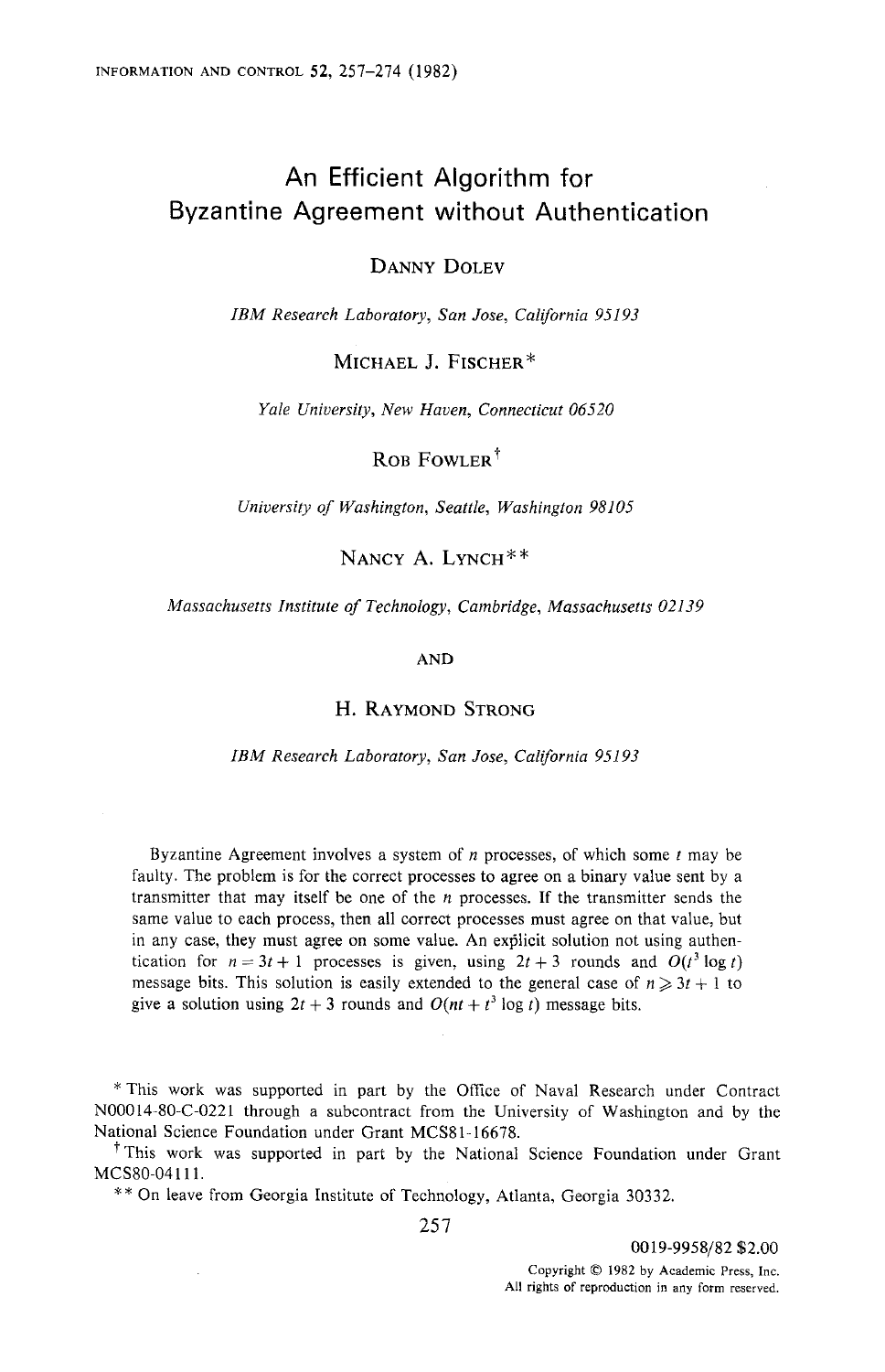# 258 DOLEY ET AL.

## 1. INTRODUCTION

In this paper we improve previous algorithms in Pease *et al.* (1980), Lamport *et al.* (1983), Dolev (1981, 1982), and Dolev and Strong (1982), for achieving agreement among multiple processes. The context for this agreement is a network of unreliable processes that have a means for conducting several synchronized rounds of information exchange, after which they must all agree on some set of information. We will assume for simplicity that this set of information consists of a single bit. The generalization to arbitrary messages is straightforward.

The type of agreement we will study is called Byzantine Agreement (Lamport *et al.,* 1983) unanimity (Dolev, 1981), or interactive consistency (Pease *et al.,* 1980). Byzantine Agreement is a kind of guaranteed multicast of a value in which one process sends its value (bit) to other participants and they exchange various messages in order to agree on exactly what value was sent. It results when all correctly operating processes are able to agree either on a value or on the conclusion that the originator of the value is faulty. It is called Byzantine because we make no assumption about the behavior of any undetected faulty processes. More explicitly, Byzantine Agreement is achieved when

(I) all correctly operating processes agree on the same value, and

(II) if the transmitter operates correctly, then all correctly operating processes agree on its value.

Implicit in (I) and (II) is the idea that the agreement is synchronous in the sense that all processes reach this agreement at the same time. In other words, there must be some real time at which each of the processes has completed the execution of its algorithm for reaching agreement, and this time must be known in advance.

Our algorithm will handle the worst case assumption that faulty processes are not predictable and possibly even malicious. Even if the correctly operating processes cannot identify the faulty processes, they must still reach Byzantine Agreement. The algorithm does not depend in any way on anticipated behavior of faulty processes.

Previous best algorithms for reaching Byzantine Agreement were presented in Dolev (1981, 1982). These algorithms are polynomial and reach agreement with and without using authentication, respectively. (Authentication here refers to any protocol that prevents processes from changing the messages they relay or introducing new messages and claiming to have received them from others. See Dolev (1982) and Lamport *et al.* (1982) for further discussion.) In this paper we will improve the algorithm without authentication, which requires  $4t + 4$  rounds of information exchange and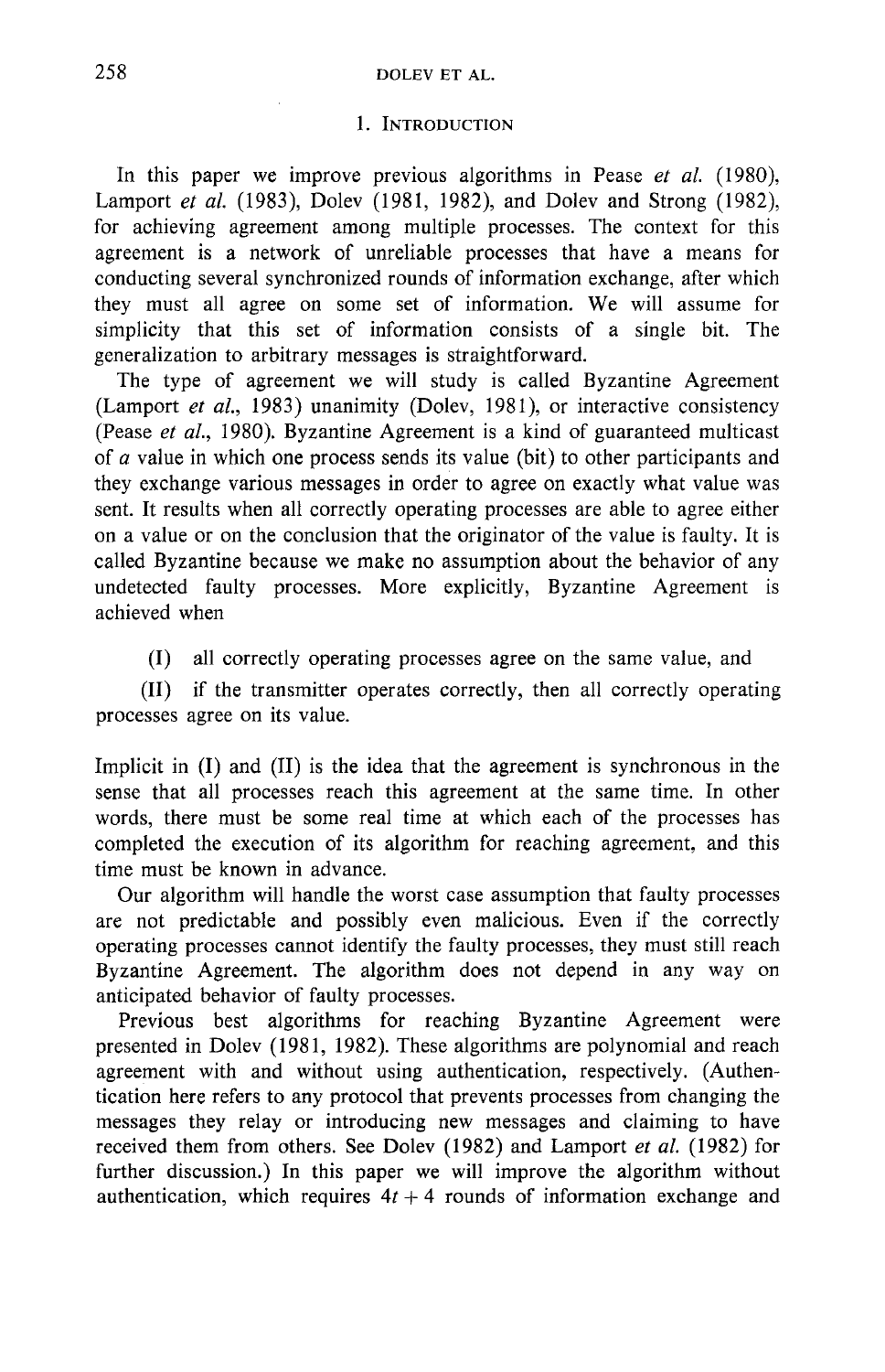$O(n^4 \log n)$  bits. The basic algorithm we present requires  $2t + 3$  rounds and  $O(nt + t^3 \log t)$  bits.

Lynch and Fischer (1983) were the first to show that a lower bound on the number of rounds needed is  $t + 1$ ; their result was generalized by Dolev and Strong (1982) and independently by Demillo *et al.* (1982). Exponential algorithms for reaching agreement in  $t + 1$  rounds were given in Pease *et al.* (1983), Lamport *et al.* (1982), and Dolev (1981, 1982). The existence of a polynomial algorithm without authentication using fewer than  $2t + 3$  rounds remains open.

The algorithms discussed provide a method for a single process to send a single value to all other processes. Generalizations to the cases in which the transmitter is not known in advance or is not a member of the system (one of the participating processes) will be discussed and the appropriate changes in the algorithm will be indicated.

We assume some reliable means of communication by which any correct process can send a message to any other correct process. For example, this reliablity might be achieved by sending duplicate messages along many paths in a network. In any case, for this paper we assume a completely connected, totally reliable communication network, and in counting the total number of messages sent, we ignore any duplication or repetition inherent in this communication medium. Note that we only count messages sent in accordance with the algorithm.

All results obtained in this paper can be extended to networks which are not complete using similar methods to those described in Dolev (1981, 1982). The number of rounds and likewise the number of messages will increase, but the algorithms will remain polynomial.

Algorithms for reaching Byzantine Agreement using authentication are relatively simple (Dolev and Strong, 1983) and require *O(nt)* messages. For Byzantine Agreement without authentication, a much more sophisticated algorithm is needed. Byzantine Agreement is more difficult without authentication because faulty processes can change intermediate values, and because no process can identify with certainty all those that relayed a given message. *Without authentication,* it was shown in Pease *et al.* (1980) that n must be greater than 3t for Byzantine Agreement to be possible.

## 2. BASIC NOTIONS AND ASSUMPTIONS

To clarify the relationships among the processes, we use notions suggested in Dolev (1981). The transmitter sends its value to its receivers either directly or via others called relays. A process can be a transmitter, a receiver of a relay according to its function in the network with respect to a given message. A process is correct if it follows the specified algorithms; a correct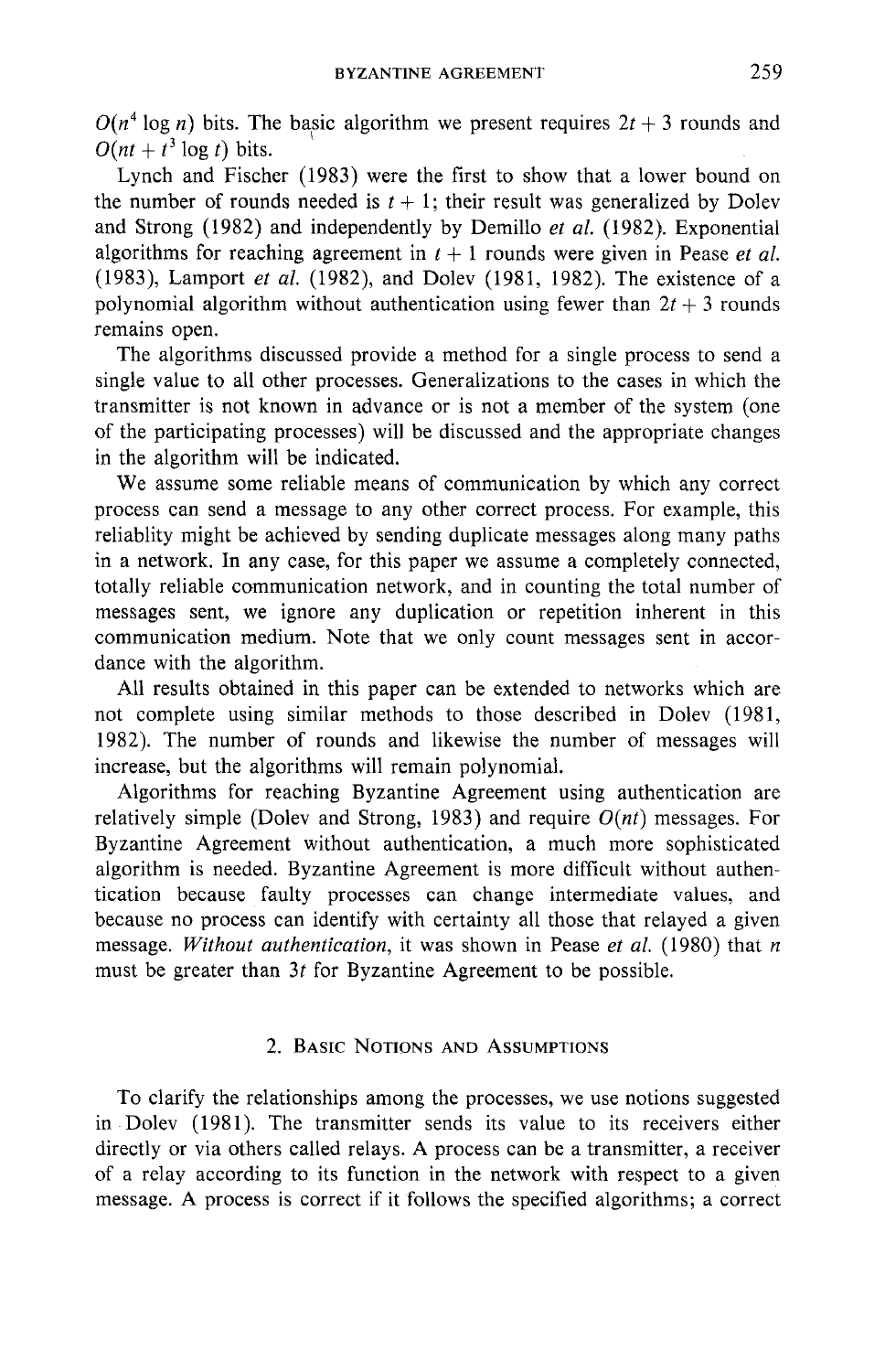transmitter is a correct process that sends the same value to all its receivers. A faulty process is a relay or a transmitter that is not correct.

We assume that each process knows the topology of the network and of each subnetwork on which we will run the algorithm. Weaker assumptions will require a more complex and less efficient algorithm along the lines discussed in Dolev (1982).

Although it is enough to assume that there exists an upper bound on the delay of relaying a message through a correct process, we also assume that the algorithm is synchronous in the sense that each process knows the beginning and ending times of each round and these times are synchronous throughout the system. For further discussion of this issue, see Lamport (1983) and Dolev (1982).

An important and apparently necessary assumption (Lamport, 1983) without authentication is that the immediate sender of any message can be identified.

There is no solution if the upper bound on the number of faults exceeds one third of the processes. To make the algorithm more efficient, we want it to run with respect to a given upper bound and not the maximal upper bound. Thus we assume that the upper bound  $t$  for the number of possible faults is a parameter of the algorithm that each process is given.

Observe that if the actual number of faulty processes is larger than the upper bound, then the algorithm may fail to reach Byzantine Agreement without alerting any correct process to that fact. This is not a problem with the specific algorithm we are going to present, but inherent in the Byzantine assumptions. There is no way, in general, to know if the transmitter had sent conflicting values, or whether all the evidence is coming out of faulty processes. The proofs of necessary conditions for the existence of a solution in Pease (1980), Lamport (1983), and Dolev (1981, 1982), are based on this fact.

In Section 3 we present the basic algorithm for the case  $n = 3t + 1$  with the transmitter known. In Sections 4 and 5 we present a formal model and prove that the algorithm reaches Byzantine Agreement. In Section 6 we will generalize the algorithm to any  $n > 3t$  and to the cases where the transmitter is not known in advance or not one of the processes. We also indicate the changes required when the number of possible values sent is a function of the number of processes.

#### 3, THE ALGORITHM

In this section we will present the basic algorithm for achieving Byzantine Agreement. In the next sections we will present the precise model and the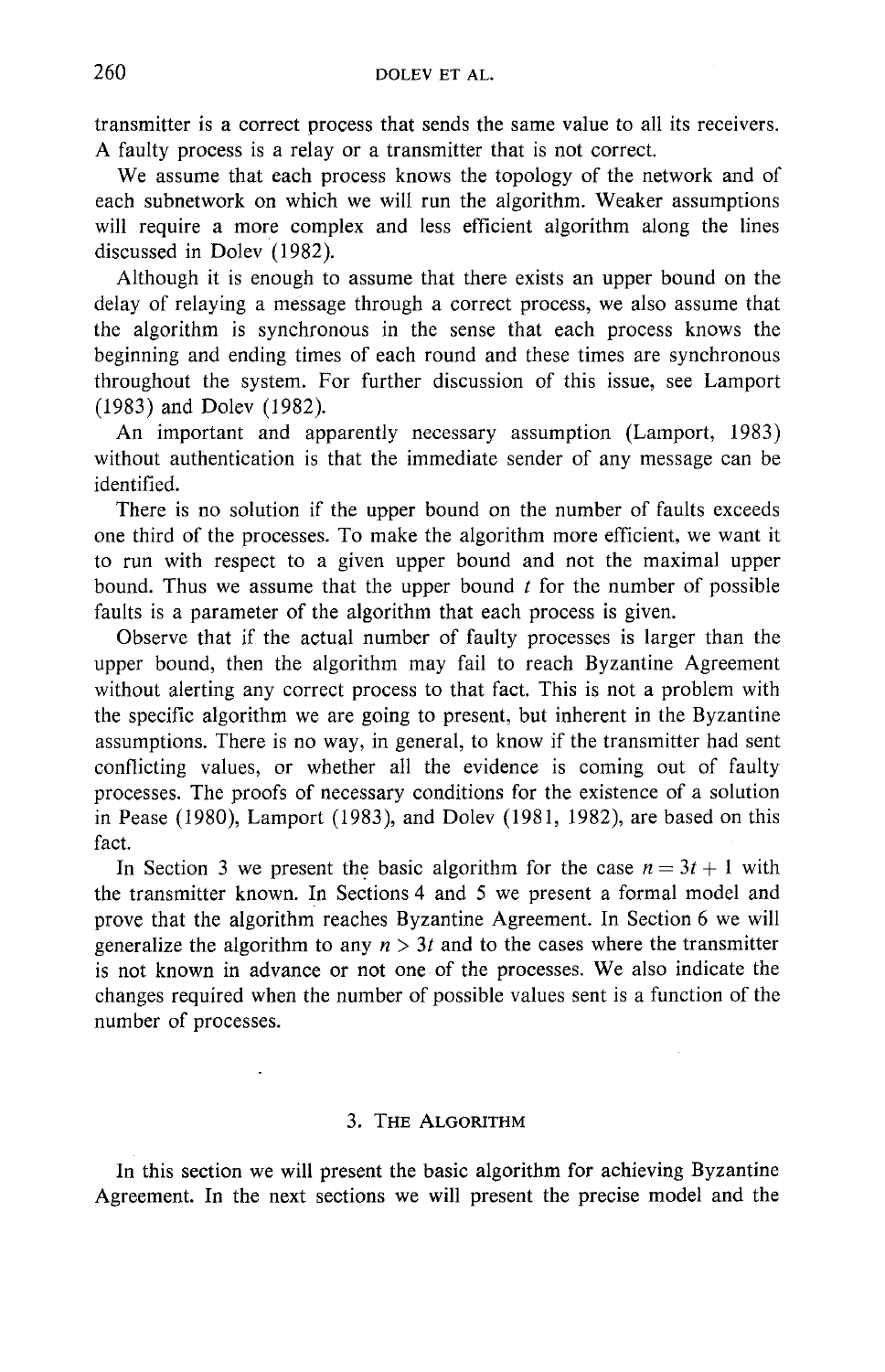complete proof of correctness of the algorithm. The algorithm presented here will handle the case  $n= 3t+1$ , and will use the assumption that the transmitter is known and the set of possible values is  $\{0, 1\}$ . The value 0 will also be the default in case the agreement algorithm concludes that the transmitter is faulty.

At the beginning the transmitter sends a "\*" message to all processes including itself to indicate that its value is 1. If its value is 0, it sends nothing during the first round. If the processes agree that "\*" was sent, then 1 will be the final decision; otherwise, the final decision will be 0. Thus the algorithm is not symmetric in the two possible values.

In the algorithm we use two thresholds, LOW and HIGH, where  $LOW = t + 1$  and  $HIGH = 2t + 1$ . If LOW processes support some assertion, then at least one correct process supports it. If HIGH processes support something, then at least LOW correct ones support it. These thresholds are used to govern the support offered by a correct process to assertions made by another process.

The basic idea in the algorithm is to prevent the faulty processes from introducing faulty values by asking for at least LOW  $(=t + 1)$  confirmations of a fact before adding additional support and by asking for HIGH confirmations of a fact before assuming that there will be agreement on that fact. The LOW threshold will prevent a collusion of faulty processes from introducing spurious information without initial support from at least one correct process. To prevent faulty processes from introducing additional support to critical assertions too close to the end of the algorithm to be communicated to all correct processes, each correct process will require a proof of progress before it supports otherwise supportable assertions. Thus information released too late to correct processes will be ignored.

During the algorithm two types of messages wil be sent: a "\*" message and messages consisting of the name of some process. The "\*" represents the asertion that the transmitter has value 1, and a name represents the assertion that the named process has sent " $*$ ."

At the beginning of each round each process sends its messages to every process. Then it receives messages from the others and decides what to send at the next round. The notion of round as well as all the other notions we are using will be defined more precisely in the next section.

Each process keeps a record of all messages it has received. Consider this collection as held by one process p. Denote by  $W<sub>x</sub>$  the set of processes that have sent to process p the message "x." We call  $W_r$  the set of *witnesses* to message x. Process *j* is a *direct supporter* for process *r* if *j* receives "\*" directly from r. In this case, if j is correct, it will send the message "r" and p will include *j* in  $W_r$ . Process *j* is an *indirect supporter* for *r* if it has a set of witnesses to r of cardinality LOW, i.e., if  $|W_r| \geqslant LOW$  for j.

Process *p confirms r* if the cardinality of the set of witnesses to "r" is at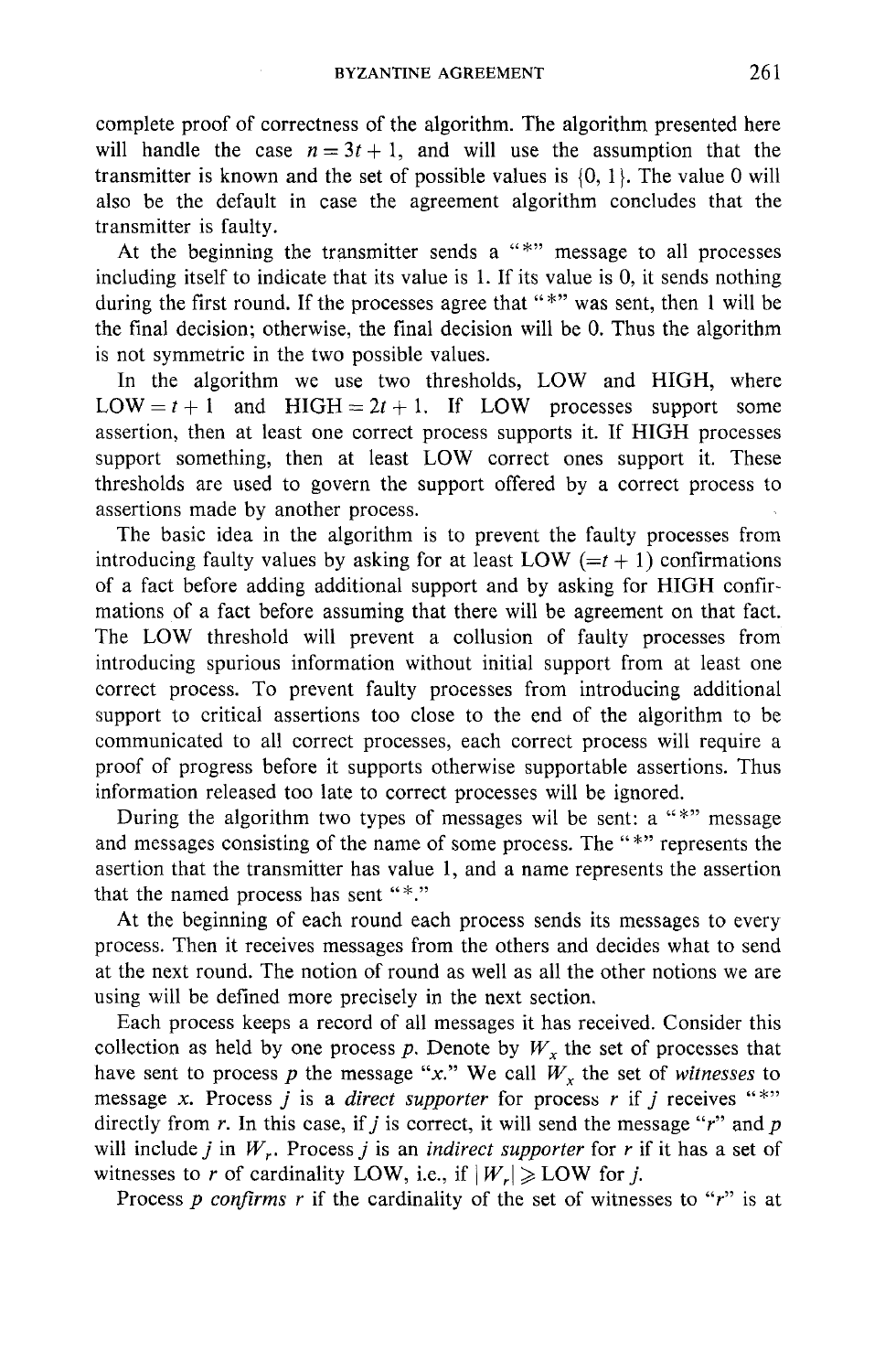least HIGH. Each process  $p$  has a set (possibly empty) of confirmed processes which we denote by C.

The last notion we need is initiation, which means sending "\*." A process *p initiates* at round k if either at round 1 it receives "\*" from the transmitter, or by the end of round  $k$  the cardinality of the set of confirmed processes  $C$ , not including the transmitter, is at least  $LOW + \max(0, \lfloor k/2 \rfloor - 2)$ .

We assume that whenever a process broadcasts a message to all others, it also sends one to itself, for purposes of recording its own messages. We also assume that correct processes follow the algorithm and send each message exactly once.

We now give the following rules for correct operation for each process:

 $(R1)$  At round 1 the transmitter s broadcasts its value v to all processes.

 $(R2)$  At any round  $k > 1$ , each process broadcasts the names of all processes for which it is either a direct or indirect supporter, and which it has not previously broadcast. If it initiates at the end of the previous round, it also sends the "\*" message unless it has previously done so.

(R3) If a process confirms HIGH processes it *commits* to 1.

 $(R4)$  If, after round  $2t + 3$ , the value 1 is committed then agree on 1; otherwise, agree on 0.

The correctness of this algorithm is somewhat subtle and is proved in the following sections. For the proof we present a formal model in which we will define all the notions we use. Using the formal model we will prove the correctness of the algorithm. However, the following discussion should help to motivate the proof.

During the course of execution, processes from time to time initiate. This means that they know that the transmitter has sent "\*" to some correct process and that they are proposing to commit (i.e., to accept). A process announces initiation by sending "\*" to the other processes.

A process receiving "\*" becomes a witness to the initiation of the sending process. A process can become an "indirect" witness to an initiation by hearing about it from at least LOW other processes, since then at least one of them must be correct. In either case, it broadcasts that fact to all processes, including itself. (The sending process will thus record itself as a witness at the same time that all other processes record it as a witness.)

On receiving message "r" from process *j*, process  $p$  records the fact that  $j$ claims to be a witness to the initiation of  $r$ . When at least HIGH processes have claimed to be witnesses to  $r$ , then  $r$  is confirmed. The confirming process then knows one of two things must be true: either  $r$  is correct and has indeed initiated, or  $r$  is faulty, but nevertheless has told at least LOW correct processes that it has initiated.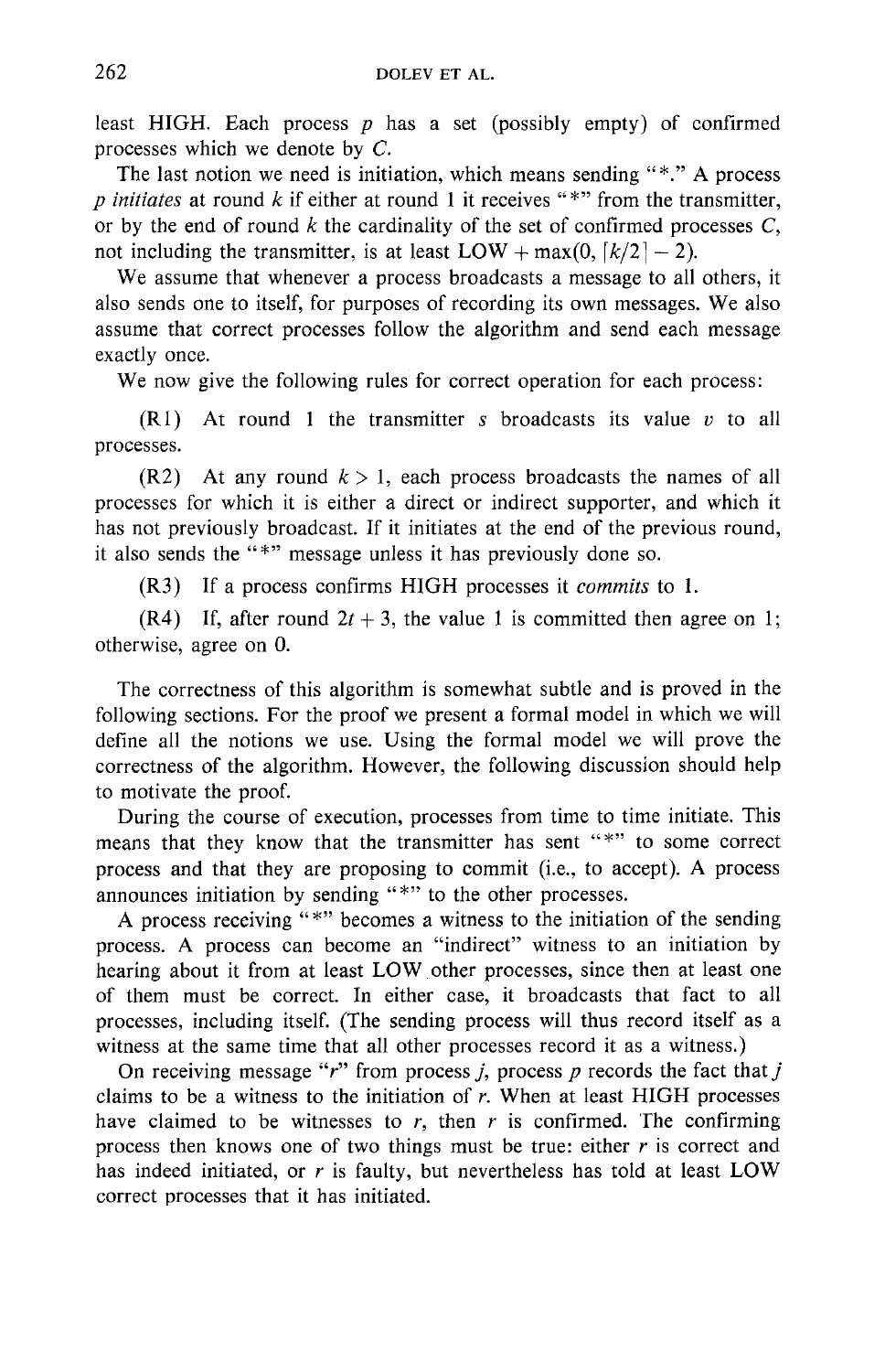A process initiates at the beginning of the second round if it receives "\*" from the transmitter during the first round. Thereafter, it can only initiate if it has confirmed sufficiently many initiations by other processes. This threshold number for initiation is LOW through round 4 and then increases by one every two rounds until it reaches HIGH-1. By that time, either LOW correct processes will have initiated or it is no longer possible for a correct process to initiate. In the former case, after three more rounds, every correct process will commit. In the latter case, no correct process can commit. The delicate part of the argument concerns these last two facts: initiating and committing are easy enough so that as soon as LOW correct processes initiate, then an avalanche begins which results in all correct processes initiating and committing a small number of rounds later. However, committing is hard enough so that no process commits in the last three rounds except as a result of an avalanche started earlier.

## 4. THE MODEL

We model the method for reaching Byzantine Agreement on a synchronous system of automata. Such a system  $S$  is described by the following:

- $N$  the set of *n* processes;
- $Q_i$  the set of states for process i;

 $t_i$  initial state for process  $i$ ;

- $v0_s$ ,  $v1_s$  initial states for the transmitter s, indicating the transmitter initial state with values 0 or 1 respectively;
- $q(r) \in Q_1 \times \cdots \times Q_n$  state vector of the *n* processes in round *r*;
- $M_{i,j}$  the set of possible messages that process i might send to process j;
- $\mu_{i,j}: Q_i \to M_{i,j}, i,j \in \mathbb{N}^2$  the message generation functions;
- $\delta_i: Q_i \times M_{1,i} \times \cdots \times M_{n,j}$   $\rightarrow Q_i$ ,  $j \in N$  the state transition functions.

Let T be a subset of N, where  $|T| \geq n-t$ , and let  $v \in \{0, 1\}$  (T is the set of *correct* processes and v is the value of the transmitter).

*A round* of the computation takes place in two steps. First, each process i sends messages from  $M_{i,j}$  to each process j. Second, each process changes state based on its old state and the messages it receives. Faulty processes can send arbitrary messages, so there are in general many possible computations that must satisfy the agreement and validity conditions below. A sequence of state vectors  $q(1), q(2),..., q(d+1)$  is a *d-round(T, v)-computation* if there exists messages  $m_{i,j}(r) \in M_{i,j}$ , for  $i, j \in N$  and  $1 \leq r \leq d$ , such that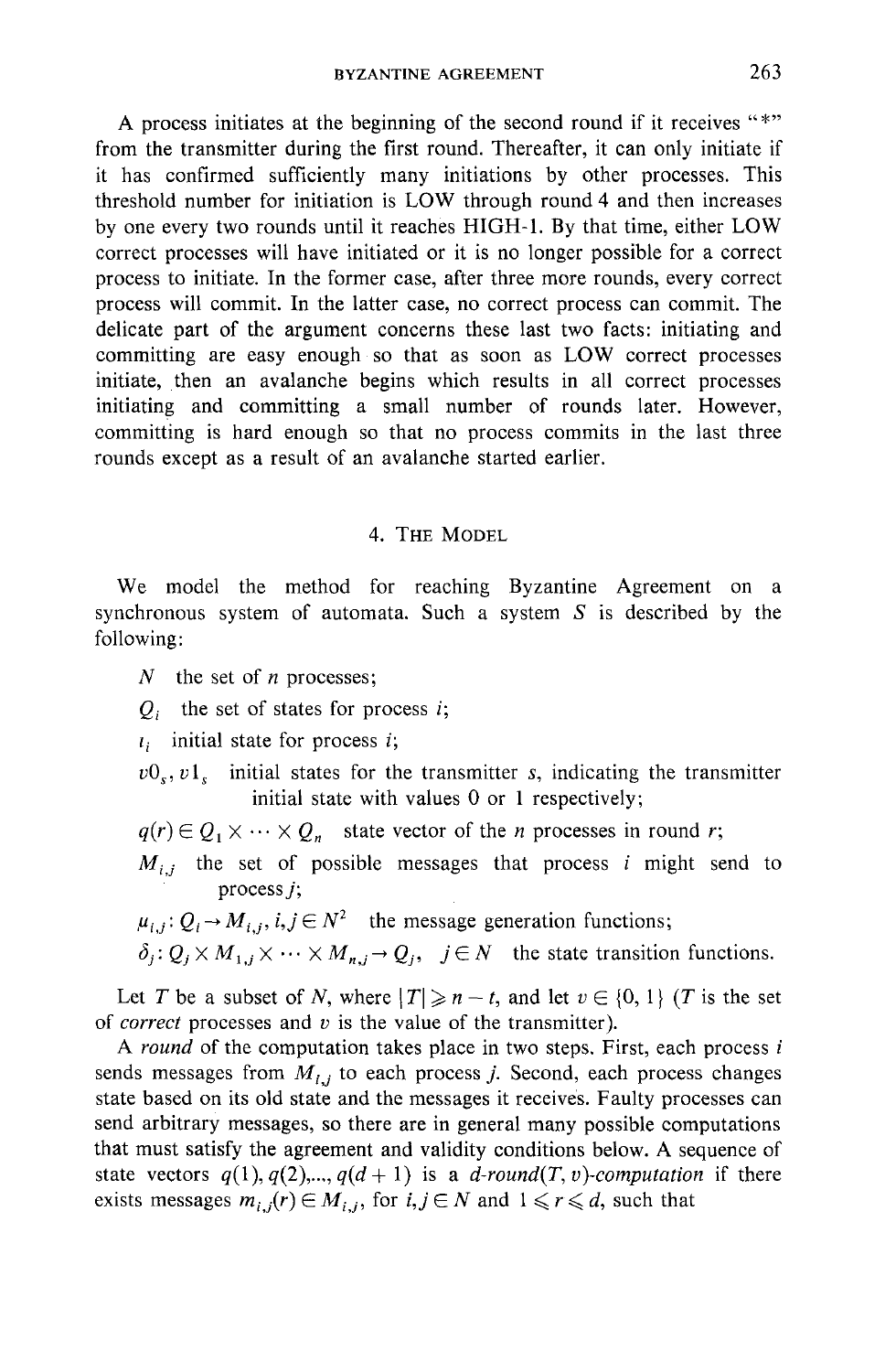(1) **INITIALIZATION:** If  $v = 0$ , then  $q<sub>s</sub>(1) = v0$ . If  $v = 1$ , then  $q_s(1) = v1_s$ . Each  $q_i(1) = i_i$ , for  $i \neq s$ .

**(2) CORRECT MESSAGES:** For each  $r, 1 \le r \le d$ , and each  $i \in T$ ,  $j \in N$ ,  $m_{i,j}(r) = \mu_{i,j}(q_i(r)).$ 

(3) CORRECT TRANSITIONS: For each r,  $1 \le r \le d$ , and each  $j \in T$ ,  $q_i(r + 1) = \delta_i(q_i(r), m_{1,i}(r),..., m_{N,i}(r)).$ 

We say that system *S reaches Byzantine Agreement in d rounds* if for every subset T of N, with  $|T| \ge n - t$ , every  $v \in \{0, 1\}$ , and every d-round  $(T, v)$ computation  $q(1),...,q(d+1)$ , the final state vector  $q(d+1)$  satisfies the following:

(1) AGREEMENT: If  $i, j \in T$ , then  $q_i(d+1) \in F_i$  iff  $q_i(d+1) \in F_i$ .

(2) VALIDITY: If  $s \in T$ , then for all  $i \in T$ ,  $q_i(d+1) \in F_i$  iff  $q_s(1)=v1_s$ .

Accepting states  $F_i$  mean that process i will agree on 1. Any other state means agreement on 0. The validity requirement means that, if the transmitter is correct, then each correct process will agree on its value.

## 5. BASIC SOLUTION

Now assume  $n = 3t + 1$ . We describe a system S. Let  $I = \{*\} \cup N$  be a set of *message items.* Messages are subsets of message items; thus we take  $M_{i,j} = M = 2^I$ .

Each process remembers all the message items it has ever received from any of the processes. Formally, a *data entity* is a pair in  $D = I \times N$  with first component a message item and second component the name of the process from which it was received. A *process state q* is a pair (data(q), round(q)), where data $(q)$  is contained in D and round  $(q)$  is a positive integer. Thus, we take  $Q_i = Q = 2^b \times IN$ . Thus, the process state is determined by the data recieved from the other processes, and the current round number. The initial states are  $i_i = (\emptyset, 1), v0_s = (\emptyset, 1),$  and  $v1_s = ({*}, s)$ , 1). The transmitter's initial state with value 0 is not different from the initial state of the other processes. The initial state with value 1 will be used below to generate "\*" messages from the transmitter to every process. The transition function is

$$
\delta_i(q, m_1, ..., m_n) = (\text{data}(q) \cup \{(x, j) \in D \mid x \in m_j\}, \text{round}(q) + 1).
$$

Thus the state change adds the new information received at the current round and increments the round number by one. Our assumption that the system is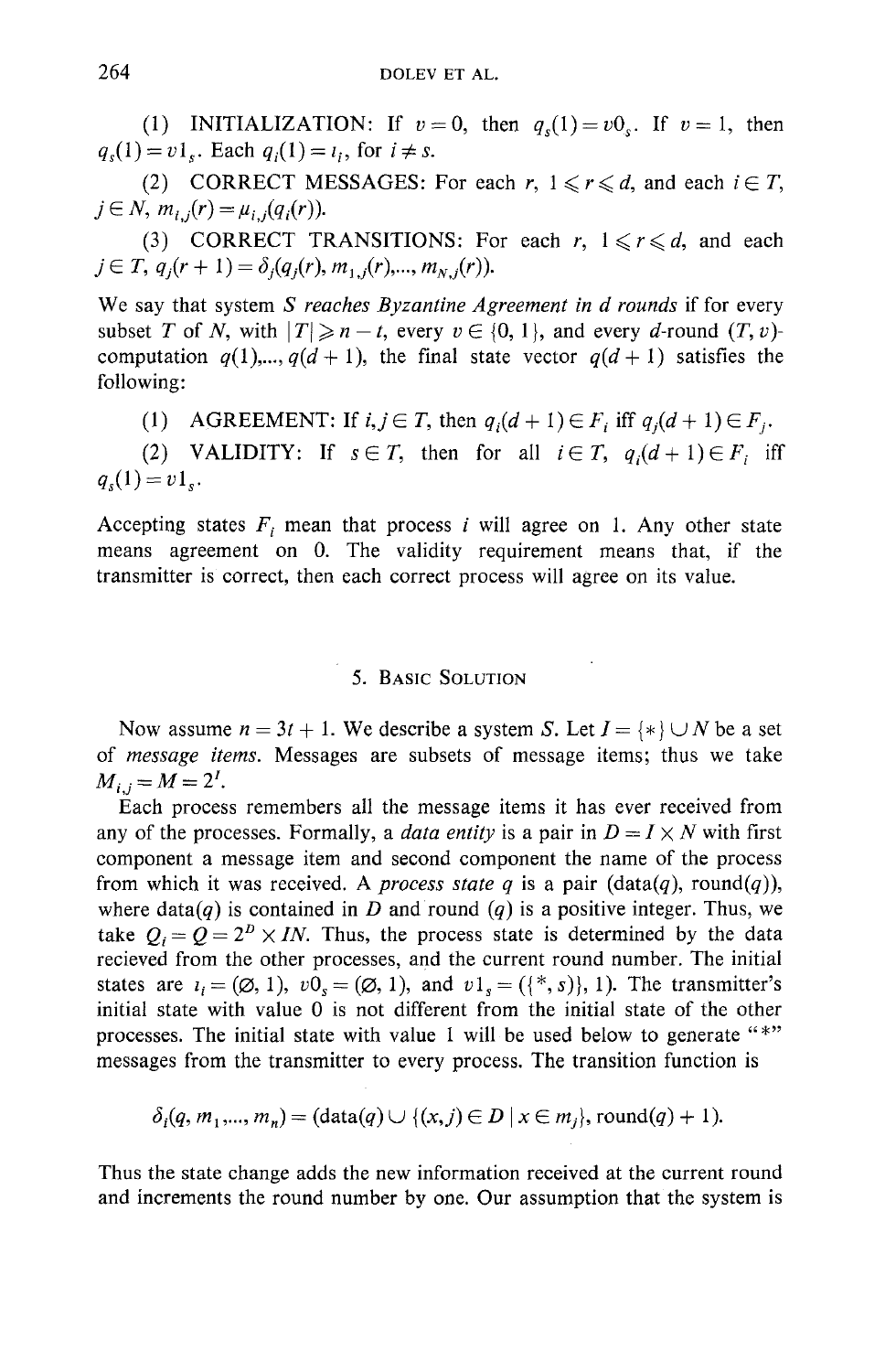synchronous is used here to require that each process updates its state even when no information is received at some round,

The heart of the algorithm is the message generation function. First, define thresholds LOW = t + 1 and HIGH =  $2t + 1$ . Let  $q \in Q$ , and let  $x \in I$ . We define

$$
W_x(q) = \{ j \in N \mid (x, j) \in \text{data}(q) \},
$$

the *witnesses* to x, and we let  $w_x(q)$ . We define

$$
C(q) = \{k \in N \mid w_k(q) \geq HIGH, \text{ and } k \neq s\},\
$$

the *confirmed* processes, and we let  $c(q) = |C(q)|$ . Thus a process x, other than the transmitter, is confirmed if there are HIGH processes that have sent x. Notice that if x is confirmed for p, then every other process has at least LOW witnesses to  $x$  because at most  $t$  are faulty.

A process initiates if it supports the fact that the transmitter started with value 1. Let  $f(x) = max(0, \lceil x/2 \rceil - 2)$ . Process *i initiates* in q if

- $(11)$   $i \in W_*(q)$ ,
- $(12)$   $c(q) \geq LOW + f$ (round(q)), or
- (I3)  $s \in W_*(q)$  and round  $(q) = 2$ .

Thus a process initiates in state  $q$  if it initiated previously, it has enough support for the fact that the transmitter started with value 1 (without counting the transmitter itself), or it received "\*" from the transmitter at the first round. (It may help to think of initiation as taking place at the end of the round that led to state  $q$ .)

Process *i commits* in q if

$$
|\{k \in N \mid w_k(q) \geq HIGH\}| \geq HIGH.
$$

This means that i has HIGH support for the fact that HIGH processes have sent "\*."

Now we can define the message generation function and the accepting states. We define  $\mu_{i,j}(q)$  to be the smalles set satisfying the following rules:

- (M1) Initiation. If *i* initiates in q, then  $* \in \mu_{i,j}(q)$ .
- (M2) Direct support.  $W_*(q)$  is contained in  $\mu_{i,j}(q)$ .
- (M3) Indirect support. If  $w_k(q) \geq 1$ OW, then  $k \in \mu_{i,j}(q)$ ,  $k \in N$ .

So, the message generation function produces "\*" if the process initiates. It produces the names of all the processes to which proces  $i$  is a witness. Processor  $i$  is either a direct supporter for  $j$ , meaning that it has directly received "\*" from  $j$ ; or it has reason to believe that  $j$  sent "\*" (indirect support) in the form of LOW witnesses to the fact.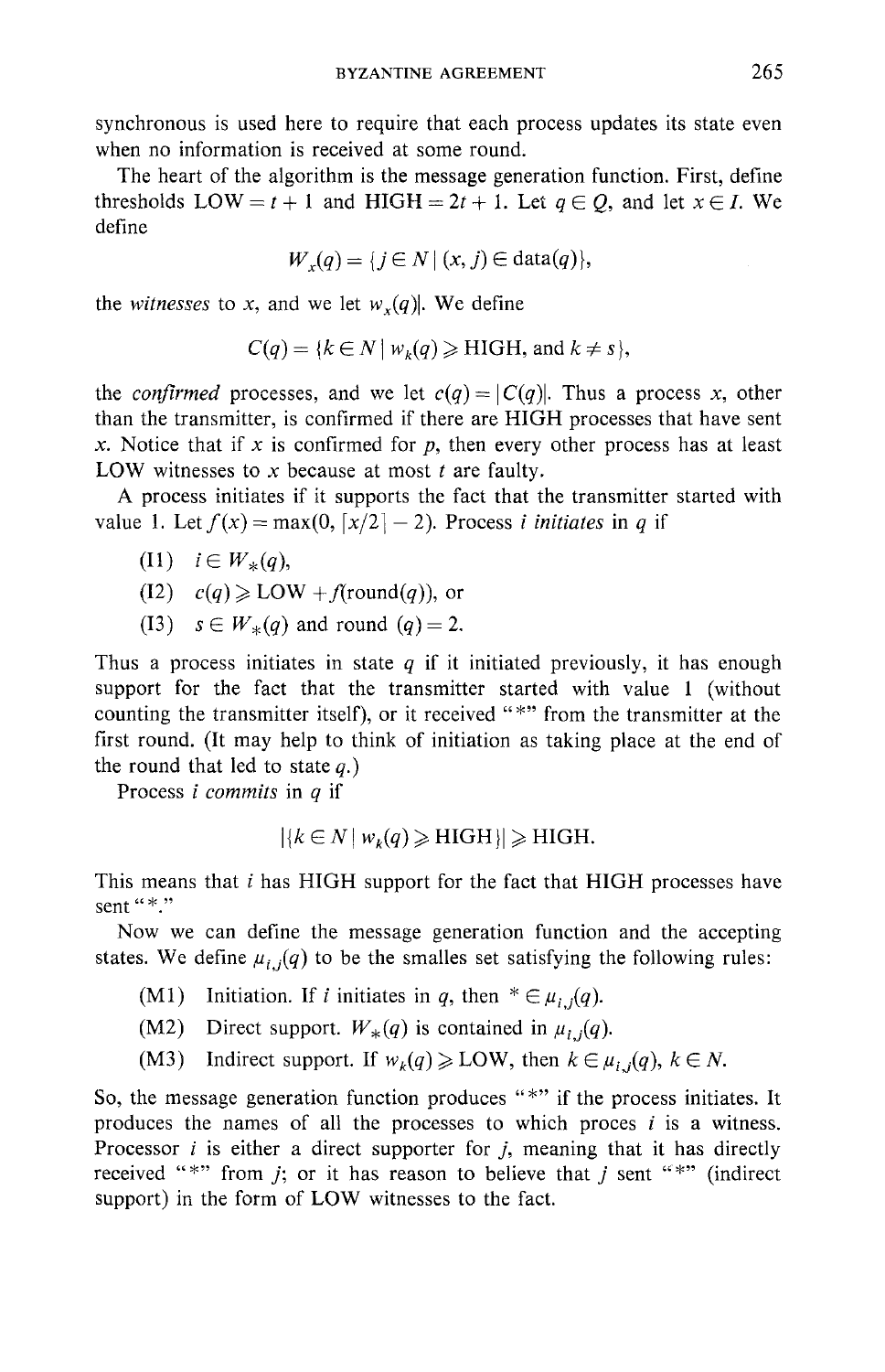Note that since all messages are remembered, process i need not send process j the same message item twice. Thus the actual set of message items sent can be that generated by the message generation function minus those message items sent before.

Finally,  $F_i = F = \{q \in Q \mid i \text{ commits in } q\}$ . So, the accepting states are all the states in which a process confirms.

THEOREM 1. *System S reaches Byzantine Agreement in*  $2t + 3$  *rounds.* 

The next section contains the proof of Theorem 1.

#### 6. PROOF OF CORRECTNESS

Lemmasl-ll prove Theorem 1 and establish the correctness of the algorithm. All refer to a fixed  $(T, v)$ -computation  $q(1)$ ,...,  $q(d+1)$ ,  $d = 2t + 3$ , with associated messages  $m_{i,j}(r)$ ,  $i, j \in N$ ,  $1 \leq r \leq d$ . Lemma 1 is immediate from the definitions and is stated to focus attention on the monotonicity of sets  $W$  and  $C$ .

LEMMA 1. Let  $1 \leq r' \leq r \leq d+1$ ,  $i \in T$ . Then  $W_r(q_i(r'))$  is contained in  $W_r(q_i(r))$  for all  $x \in I$ , and  $C(q_i(r'))$  is contained in  $C(q_i(r))$ . Thus if  $i \in T$ *initiates (commits) in*  $q_i(r')$ *, then i initiates (commits) in*  $q_i(r)$ *.* 

In Lemma 2 we prove that within two rounds after a correct process initiates, it is confirmed by all correct processes.

LEMMA 2. If  $i \in T - \{s\}$  initiates in  $q_i(r)$ ,  $1 \leq r \leq d-1$ , then  $i \in C(q_i(r + 2))$  for all  $j \in T$ .

*Proof.* Let k be arbitrary process in T, then  $i \in W_*(q_k(r+1))$  by rule M1). Similarly,  $k \in W_i(q_i(r+2))$  by rule (M2), for all  $j \in T$ . Hence,  $W_i(q_i(r + 2))$  contains T. The lemma follows since  $|T| \geq H I G H$ .

Lemma 3 proves that within two rounds after all the processes in  $T$ initiate, all  $T$  commit.

LEMMA 3. Let  $0 \leq r \leq d-2$ . If all  $i \in T$  initiate in  $q_i(r)$ , then all  $i \in T$ *commit in*  $q_i(r + 2)$ *.* 

*Proof.* Assume all  $i \in T$  initiate in  $q_i(r)$ . By Lemma 2,  $T - \{s\}$  is contained in  $C(q_i(r+2))$  for all  $j \in T$ . If s is not in T, then  $e(q_i(r+2)) \ge |T| \ge HIGH$  and we are done. If s is in T, then  $w_s(q_i(r+2)) \geq HIGH$  and  $c(q_i(r+2)) \geq HIGH - 1$ . Thus even though only  $HIGH - 1$  processes are confirmed, there is  $HIGH$  support for the fact that HIGH processes have sent "\*" and each  $j \in T$  commits.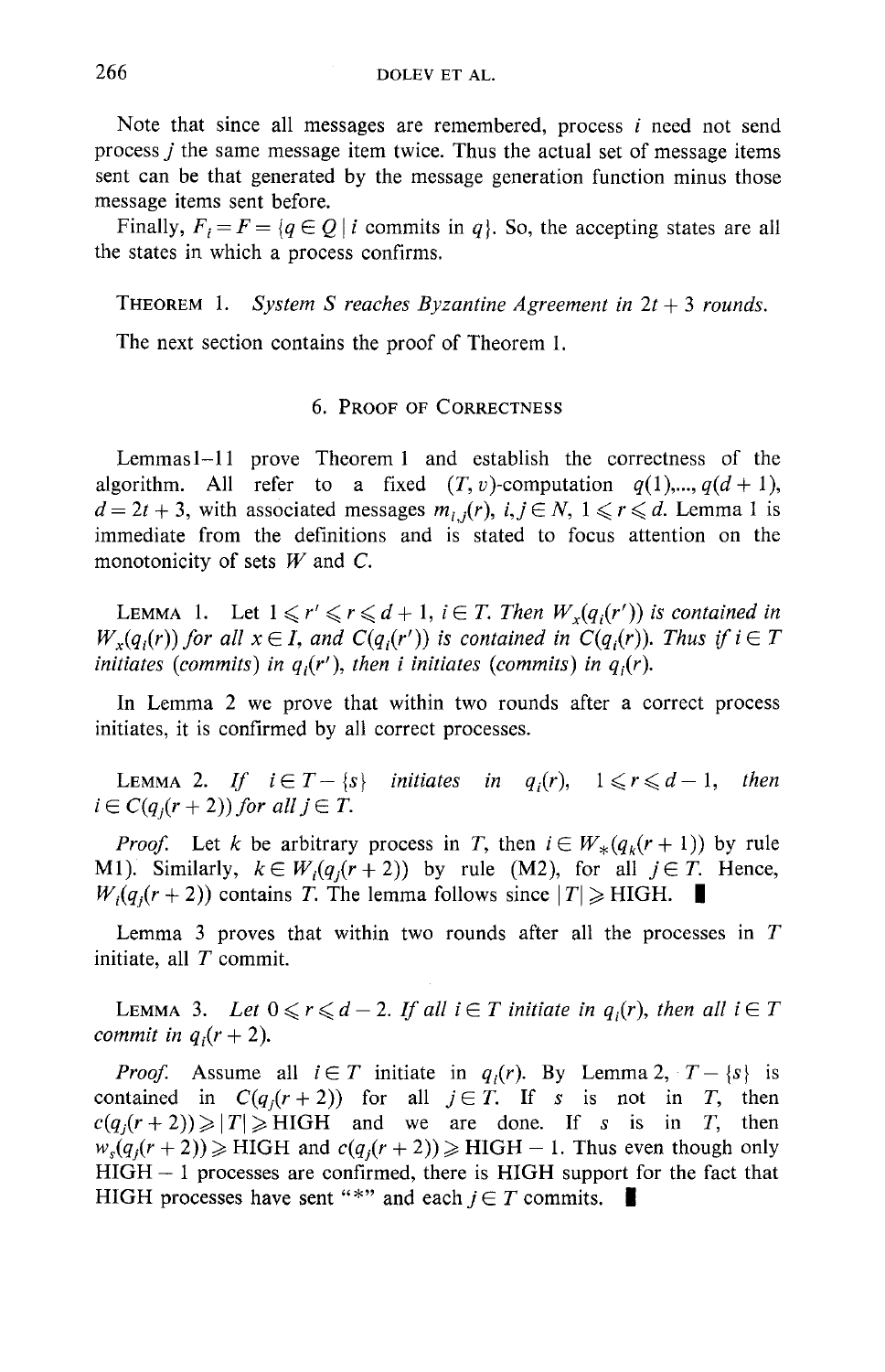LEMMA 4. Let  $i, j, k \in T$ ,  $x \in I$ , and  $1 \leq r \leq d+1$ . Then  $k \in W_r(q_i(r))$ *iff*  $k \in W_x(q_i(r))$ .

The proof of Lemma 4 follows from an easy induction on  $r$  using the fact that correct processes always broadcast their messages to every process. Notice that at round 1 only the transmitter can possibly find itself as a witness.

Lemma 5 says that if one correct process has  $i$  confirmed at round  $r$ , then all correct processes wil have i confirmed by round  $r + 1$ .

LEMMA 5. Let  $1 \leq r \leq d$ . If  $i \in C(q_i(r))$  for some  $k \in T$ , then  $i \in C(q_i(r+1))$  for all  $j \in T$ .

*Proof.* For every  $k \in T$ ,  $C(q_k(1)) = \emptyset$ . Assume  $r \ge 2$ . Since  $i \in C(q_k(r))$ , there must be a set A contained in the intersection of T with  $W_i(q_k(r))$  with  $|A| =$  LOW. By Lemma 4, for every  $j \in T$ , A is contained in  $W_i(q_i(r))$ . Thus,  $i \in m_{i,h}(r)$  for all j,  $h \in T$  by rule (M3). Hence,  $j \in W_i(q_h(r+1))$  for each j,  $h \in T$ , so  $i \in C(q_h(r+1))$  for each  $h \in T$ .

Next we prove that if the transmitter s is correct and initiates at round 1, then all correct processes commit at round 4.

LEMMA 6. If  $s \in T$  and  $q_s(1) = v1_s$ , then each  $i \in T$  commits in  $q_i(4)$ .

*Proof.* By (M2),  $s \in W_*(q_i(2))$  for every  $j \in T$ . Therefore, by (I3), each  $j \in T$  initiates in  $q_i(2)$ . By Lemma 3, each  $j \in T$  commits in  $q_i(4)$ .

Lemma 7 states that within 4 rounds after LOW correct processes initiate, all T commit.

LEMMA 7. Let  $0 < r \leq d-3$ . If there is a set A contained in  $T - \{s\}$ *with*  $|A| = LOW$ , *such that*  $i \in A$  *initiates in q<sub>i</sub>(r), then each*  $j \in T$  *commits in*  $q_i(r + 4)$ *.* 

*Proof.* Let r' be the least number such that all  $i \in A$  initiate in  $q_i(r')$ . By Lemma 2, A is contained in  $C(q_i(r'+2))$  for all  $j \in T$ . We now argue that every  $j \in T$  initiates in  $q_j(r'+2)$ ). It will then follow by Lemma 3 that j commits in  $q_i(r'+4)$ , and hence also in  $q_i(r+4)$  by Lemma 1. If the transmitter is correct, then the desired conclusion holds for every  $r$  by Lemma 6, so assume the transmitter is faulty. At  $r' = 1$  no correct process initiates. If  $r' = 2$ , then  $c(q_i(r' + 2)) \ge |A| = LOW = LOW + f(r' + 2)$ . If  $r' > 2$ , then there is some  $k \in A$  such that k initiates in  $q_k(r')$  using rule (I2), so  $c(q_k(r')) \geqslant LOW + f(r')$ . Since r' is minimal, k is not in  $C(q_k(r'))$ . By Lemma 1 and 5,  $C(q_i(r'+2))$  contains  $C(q_k(r'))$  for all  $j \in T$ . By Lemma 2,  $k \in C(q_i(r'+2))$ . Hence,  $c(q_i(r'+2)) \geqslant LOW + f(r')+1 = LOW +$  $f(r' + 2)$ . Thus *j* initiates in  $q_i(r' + 2)$  by rule (12) as desired.  $\blacksquare$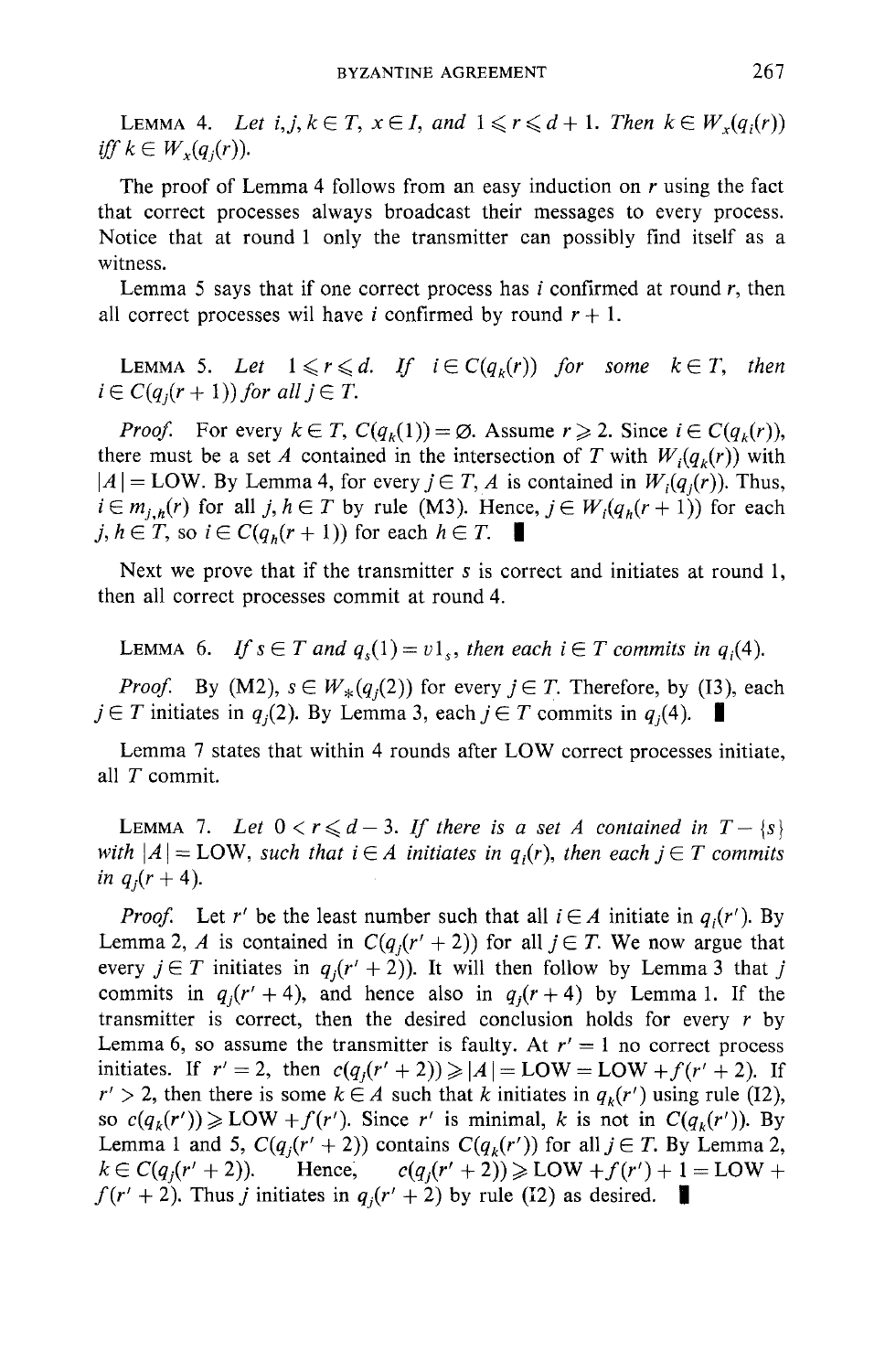We next note that no correct process can have LOW support for the fact that correct process  $i$  has initiated unless  $i$  has in fact initiated. The proof of Lemma 8 is straightforward induction on r.

LEMMA 8. Let  $1 \leq r \leq d$ ,  $i, j \in T$ . If i does not initiate in  $q_i(r)$ , then i is *not in*  $W_*(q_i(r + 1))$  *and*  $w_i(q_i(r + 2)) <$  LOW.

Lemma 9 states that a correct process commits only after at least LOW correct processes initiate.

LEMMA 9. Let  $r \geqslant 2$ ,  $i \in T$ , and suppose i commits in  $q_i(r)$ . Then there is *a* set *B* contained in *T* with  $|B| = LOW$  such that every  $j \in B$  initiates in  $q_i(r-1)$ .

*Proof.*  $c(q_i(r)) \geq HIGH$ , so there is a set B contained in the intersection of *T* with  $C(q_i(r))$  with  $|B| = LOW$ . Each  $j \in B$  has  $w_i(q_i(r)) \ge HIGH$ ; hence, by Lemmas 8 and 1, *j* initiates in  $q_i(r-1)$ .

Lemmas 10 and 11 use the previous lemmas to complete the proof of Theorem 1. First we prove that by the end of the computation, if one correct process commits, then all commit. Later we prove that the system reaches Byzantine Agreement.

LEMMA 10. *If any*  $i \in T$  commits in  $q_i(d + 1)$ , then all do.

*Proof.* Assume  $i \in T$  commits in  $q_i(d+1)$ . By Lemma 9, there is a set A contained in T with  $|A| = LOW$  such that every  $j \in A$  initiates in  $q_i(d)$ . The cases where  $t = 0$  and the transmitter is correct are covered by Lemma 4. So assume that the transmitter is faulty and that  $t > 0$ , which implies that  $d > 4$ . Now consider the least r for which such a set A exists. If  $r \le d - 3$ , we are done by Lemmas 7 and 1. Hence, suppose  $r \ge d - 2 = 2t + 1$ . We derive a contradiction, There must be  $k \in A$  which initiates in  $q_k(r)$  using rule (I2). Then  $c(q_k(r)) \ge 2$ LOW  $+f(r) \ge 2$ LOW  $+t-1$  = HIGH -1; but the transmitter s is faulty and is not in  $C(q_k(r))$ . Therefore, as in the proof of Lemma 9, there is a set A' contained in the intersection of T with  $C(q_k(r))$ with  $|A'| = LOW$  such that every process  $j \in A'$  initiates in  $q_j(r-1)$ , contradicting the choice of  $r$ .

Lemma 10 proves the AGREEMENT part of the Byzantine Agreement. It remains to show that if the transmitter is correct, then all will reach an accepting state iff its value is 1.

LEMMA 11. *Assume that*  $s \in T$  *and let*  $i \in T$ . (a) If  $q_s(1) = v0_s$ , then  $q_i(s + 1)$  *is not in*  $F_i$ . (b) If  $q_s(1) = v1_s$ , then  $q_i(d + 1) \in F_i$ .

*Proof.* (a)  $q_s(1) = v0_s$ . Suppose i commits in  $q_i(d+1)$ . Then by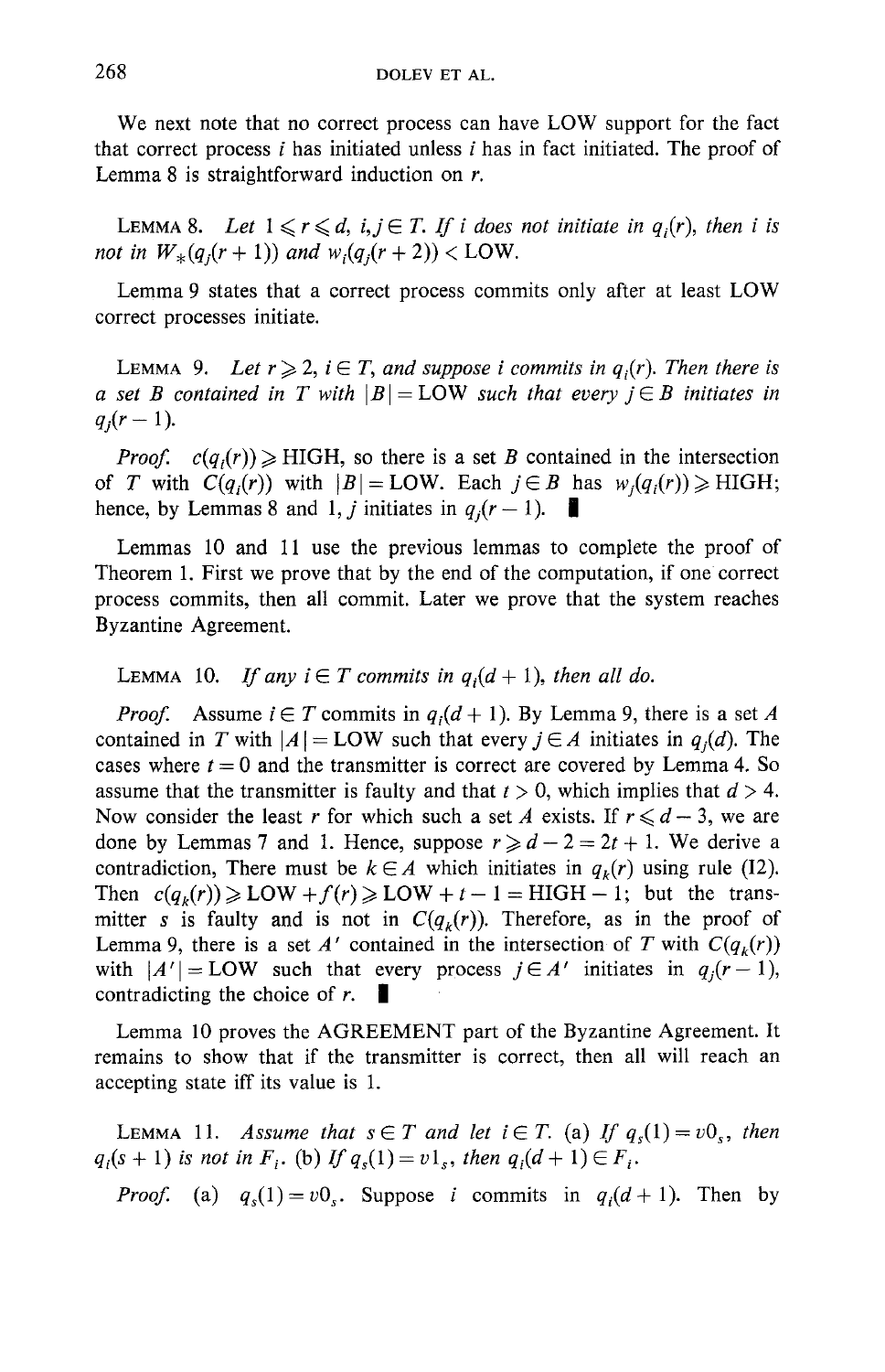Lemma 9, there is an element  $j \in T$  that initiates in  $q_j(d)$ . Consider the least r for which some  $j \in T$  initiates in  $q_i(r)$ . Clearly  $r > 1$  by the initial conditions. Moreover,  $j$  cannot be initiated by (I3). Hence,  $j$  initiates by rule (I2), so  $c(q_i(r)) \geq 1$  LOW. Thus, there is a  $k \in T$ , a subset of  $C(q_i(r))$ , so  $w_k(q_i)$  > HIGH. But then it follows from Lemma 8 that k initiates in  $q_{\nu}(r - 1)$ , contradicting the choice of r. We conclude that  $q_i(d + 1)$  is not in  $F_i$ .

(b)  $q_s(1) = v1_s$ . This case is covered by Lemma 6.

We have shown that the appropriate state for agreement is reached at  $q(d+1)$  after  $d = 2t + 3$  rounds of information exchange. This completes the proof of Theorem 1.  $\blacksquare$ 

#### 7. COMPLEXITY ANALYSIS

Since  $|I| = n + 1$ , each message item can be encoded by  $O(\log n)$  bits, and a message  $M$  consisting of  $k$  message items can be encoded in length  $O(k \log n)$ . Since processes need not repeat messages, each process sends a maximum of  $n + 1$  message items to each other process during the course of the algorithm. Thus an upper bound on the total number of bits required by the algorithm is  $O(n^2(n+1) \log n) = O(t^3 \log t)$ . We summarize this discussion in

THEOREM 2. *Byzantine Agreement can be reached for 3t + 1 processors*  in the presence of up to t faults within  $2t + 3$  rounds of information exchange *using*  $O(t^3 \log t)$  *message bits for a one bit agreement.* 

### 8. GENERALIZATIONS

## *More Than 3t + 1 Processes*

The first generalization will be to the case where the number of processes *n* is greater than  $3t + 1$ . We can run the above algorithm with all the processes, but then the number of messages will be much larger than necessary. In order to reduce the total number of messages sent during the exchanges of information, we designate  $3t + 1$  *active* processes, including the transmitter. The other processes are called *passive.* Passive processes do not send messages. All processes are to ignore messages from or about passive processes. Active processes follow the basic algorithm and send "\*" messages to all processes and other messages only to active processes. Passive processes agree on value 1 only if they receive "\*" from HIGH  $(=2t+1)$  active processes; otherwise, they agree on value 0. After  $2t+3$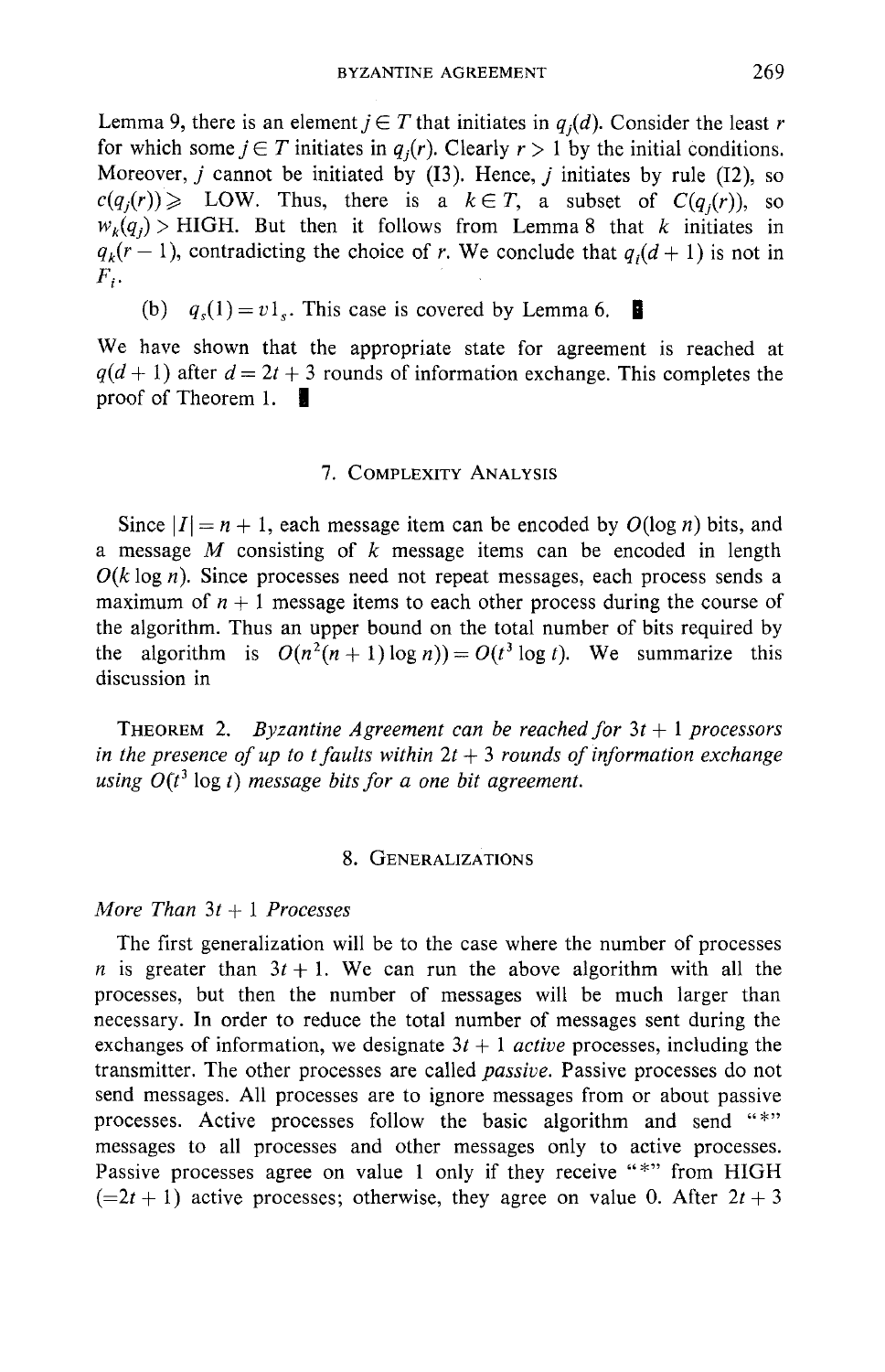rounds of information exchange, the active processes will have reached Byzantine Agreement by Theorem 1. If the transmitter is correct and has value 1, then all correct active processes initiate after round 1, so the correct passive processes will also agree on 1. If the transmitter is correct and has value 0, then no correct active process initiates by the proof of Lemma 11, so all correct passive processes will agree on 0. If the transmitter is faulty and some correct passive process receives "\*" messages from HIGH distinct active processes, then at least LOW correct active processes initiated by the end of round  $2t + 2$ . Following the proof of Lemma 10, it is easy to see that in this case at least LOW correct active processes initiated by the end of round 2t, and by the proof of Lemma 7 every correct active process initiated by the end of round  $2t + 2$ . Thus in this case, all correct processes will agree on 1. Similarly, if the transmitter is faulty and the correct active processes agree on 1, then so will the correct passive processes. In any case we have Byzantine Agreement for all  $n$  processes and this agreement is reached within  $2t + 3$  rounds of information exchange with tha number of message bits at most  $O(nt + t^3 \log t)$ .

## *Transmitter May Not Be a Process*

We can assume about the transmitter only that it is a possibly faulty data source that communicates a (binary) value to each of the  $n$  processes in the system before the algorithm begins. Thus, the transmitter might be one of the  $n$  processes, or it might be a sensor or  $I/O$  device that all processes can read. In this formalization, the transmitter's value is encoded by the start state of each process. In the preceding sections the transmitter was identified with one of the  $n$  processes that carries out the algorithm, and each other process started in the same state regardless of the value of the transmitter. A solution for the version now under consideration can be modified to solve the previous version by simply adding an initial round in which the transmitter sends its value to each other process. The converse, however, is not in general true, for an algorithm might make use of the fact that, at most,  $t - 1$ faulty processes remain when the transmitter has been determined to be one of the faulty processes. Thus some solution to the previous version may not provide a solution to the current version.

However, our basic solution can be modified to handle this current version. If the transmitter is not one of the active processes, then the processes will not use its messages during the algorithm. The algorithm is the same, with the special phase at the beginning in which the data source loads values into the various processes. The number of active processes should be  $3t + 1$  not counting the transmitter if it is not one of the processes. At the crucial point in the proof of Lemma 10, we can no longer get by with HIGH--1 confirmed processes. Instead we need HIGH. Thus we need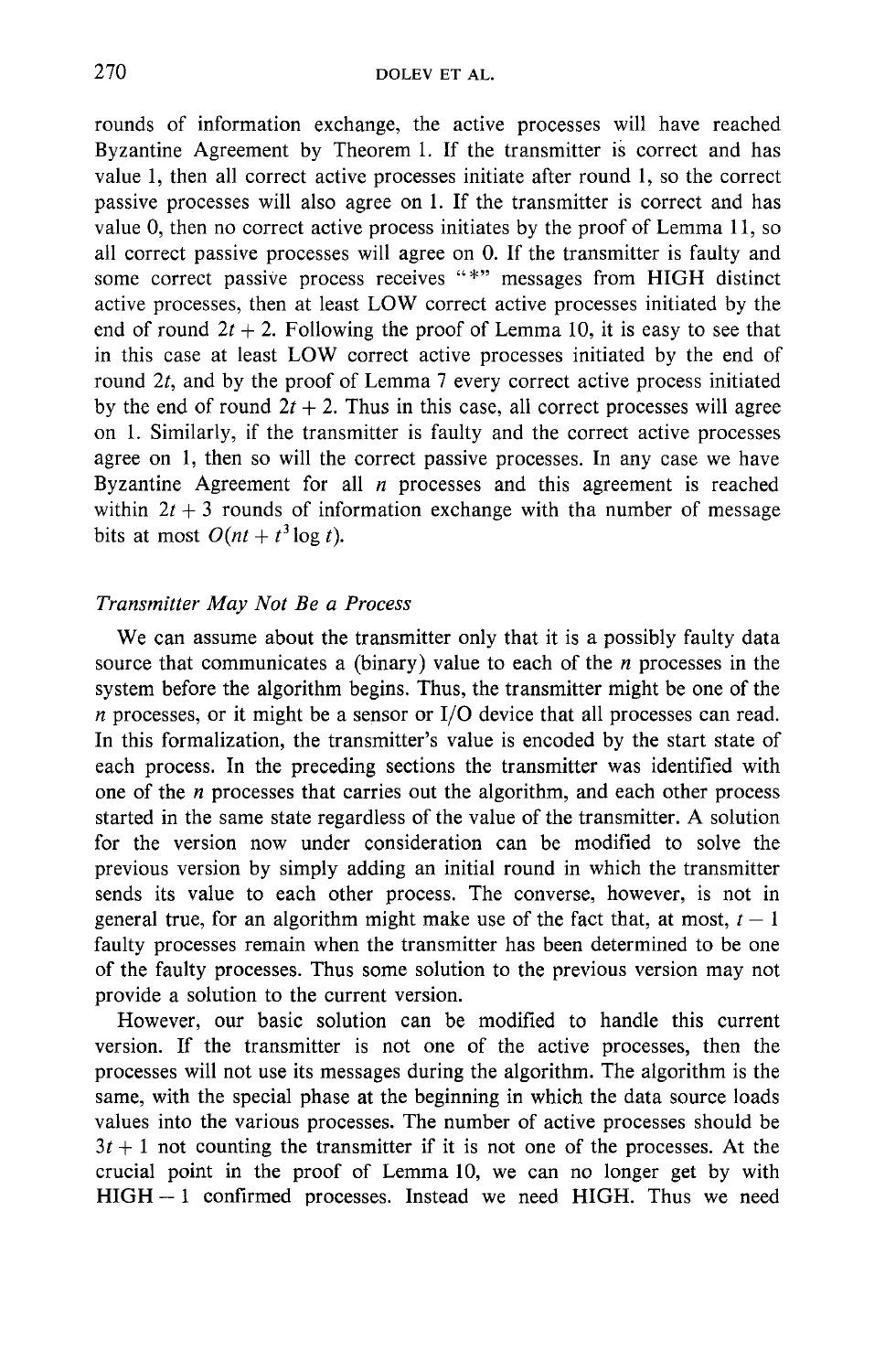$f(d-3) = t$  and  $d = 2t + 6$ , and the algorithm reaches Byzantine Agreement among the active processes after  $2t + 4$  rounds of information exchange (not counting the preloading round), with  $m = O(t^3 \log t)$  bits of information exhanged.

Notice that the above variation also handles the case in which the transmitter is one of the processes, but is not identified ahead of time to the individual active processes.

## *More Than Two Possible Values for Agreement*

Our last generalization is handling more than binary values. In this case each previous message must be relativized to the value  $v$ . Active processes can run the basic algorithm with respect to each value, and they will have accepting state for each value. At the end of the algorithm, if a process commits to exactly one value, this value will be its decision; in any other case it can decide that the transmitter is faulty and produce a previously agreed on default value. The handling of the previously considered generalizations remains the same.

Let  $V$  be the set of possible values. The number of bits required to reach Byzantine Agreement among the active processes is at most  $O(|V|t^3(\log t + \log |V|))$ . Note that if we use authentication, then the number of bits exchanged is not affected by the number of possible values (Dolev and Strong, 1938).

## 9. DECISION ON TRANSMITTER FAULT

In practice we would like to reach Byzantine Agreement as quickly as possible, but we would also like to identify faulty processes whenever possible. In this section we will sketch some methods for discovering transmitter fault as a byproduct of the algorithms we have presented.

Consider again the basic one bit case with a known transmitter and a set of  $3t + 1$  active processes. If one processor knows that the transmitter sent more than one value, then it knows that the transmitter is faulty. But to impart this knowledge to the other processors would seem to require something like another session of Byzantine Agreement. We will show how to use the information already exchanged to reach agreement among all the correct processes about faultiness of the transmitter in some cases.

Observe that not every transmitter fault can be detected. For example, if the transmitter excludes only  $t$  processes from receiving its value at the first round and follows the rest of the algorithm, then there is no way for an external observer to distinguish the resulting message behavior from what would happen if the transmitter were correct and the *t* processes faulty.

A correct transmitter sends the same value to every other process, and as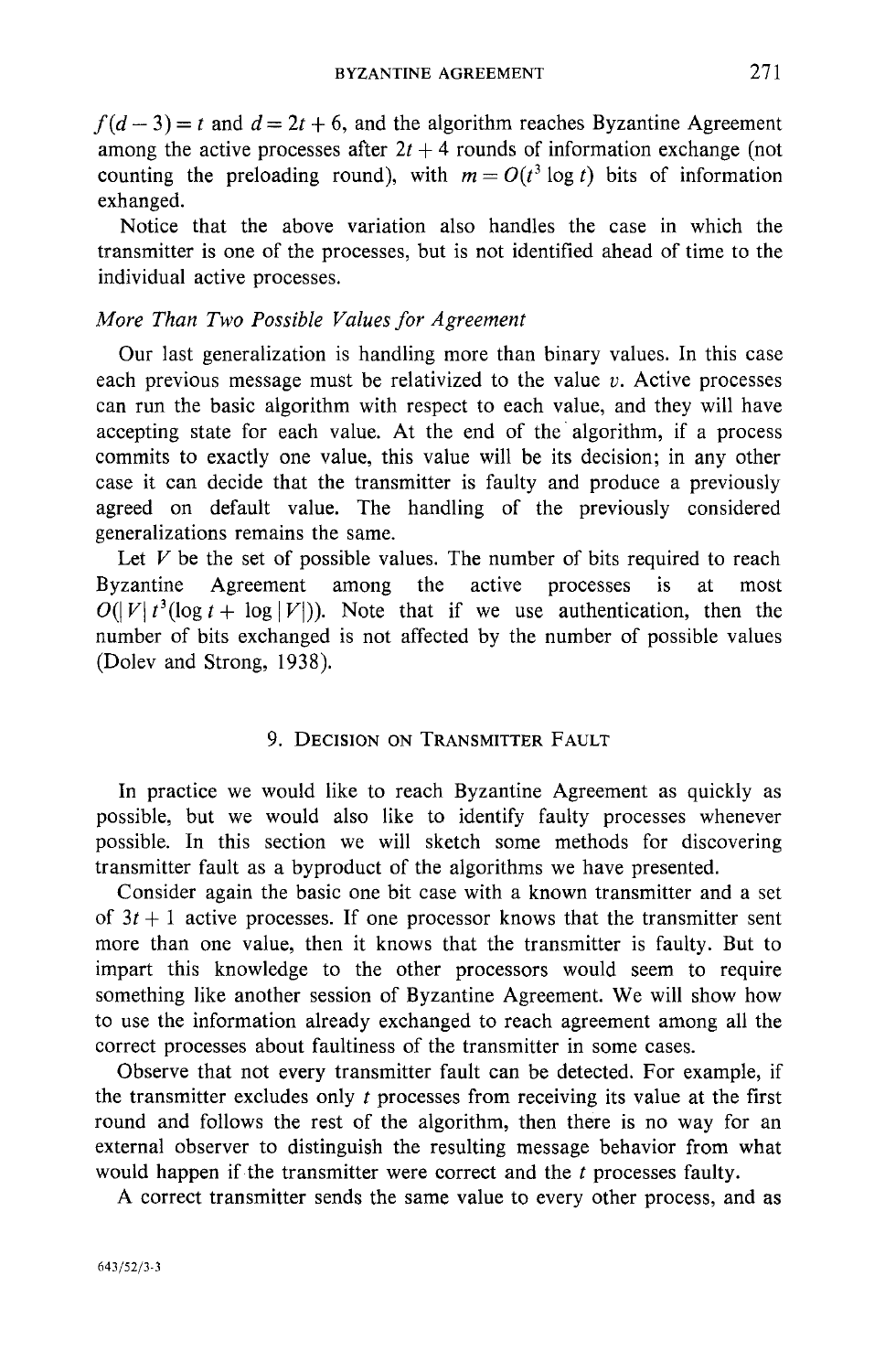we proved in Lemma 6, within 3 more rounds all correct processes commit to the value if it is 1. Committing to 0 can take place only at the end of the algorithm. A faulty transmitter might send "\*" to only a few correct processes at round one, and by a slow propagation, the correct processes might commit to 1 only at the last phase. The improvement we suggest cannot change the number of rounds it will take to end the algorithm, because sometimes we need all the rounds to verify that no correct process will commit to something not yet known to the rest. But the propagation is slow only while fewer than  $t + 1$  correct processes have initiated. In this case at least  $t + 1$  correct processes did not receive "\*" message. We will show below how correct processes will in this situation be able to commit to 0. If later they also commit to 1, then all correct processes will be able to agree that the transmitter is faulty.

Execute the basic algorithm for  $1$  and  $0$  at the same time, where the algorithm for 1 proceeds exactly as described in Section 5. Initiation messages will be "\*1" and "\*0." If a process does not initiate for 1 at round 2, then it initiates for 0. The rest of the algorithm remains the same.

In the algorithm for 0, each of the 11 lemmas hold, replacing 1 with 0. Therefore, all correct processes either agree on 0 or onl, and if a correct process sends its value all agree on its value. At the end of both algorithms, if a process commits in both to the same value, then it should agree on that value; otherwise, it should agree that the transmitter is faulty.

Observe that this variation of the algorithm requires twice the number of bits and the same number of phases. The interesting property of this algorithm is that if any process commits to a value in any one of the subalgorithms after round 5, then the final agreement will be that the transmitter is faulty.

THEOREM 3. *All correct processes commit to at least one of the two values 0 and 1 after round 5. Therefore, if any correct process commits to any value after round* 5, *all correct processes will decide that the transmitter is faulty.* 

*Proof.* There are two cases possible:

- (1)  $t + 1$  correct processes receive 1 at round 1, and
- (2)  $t + 1$  correct processes do not receive 1 at round 1.

In either case at least  $t + 1$  correct processes will initiate at least one of the values at round 2. By Lemma 7, all correct processes will commit to that value after round 5. If any correct process commits to a value after round 5 it will then have committed to two values. By Theorem 1, all correct processes will commit to both values by the end of the algorithm. Thus the final decision will be "transmitter faulty."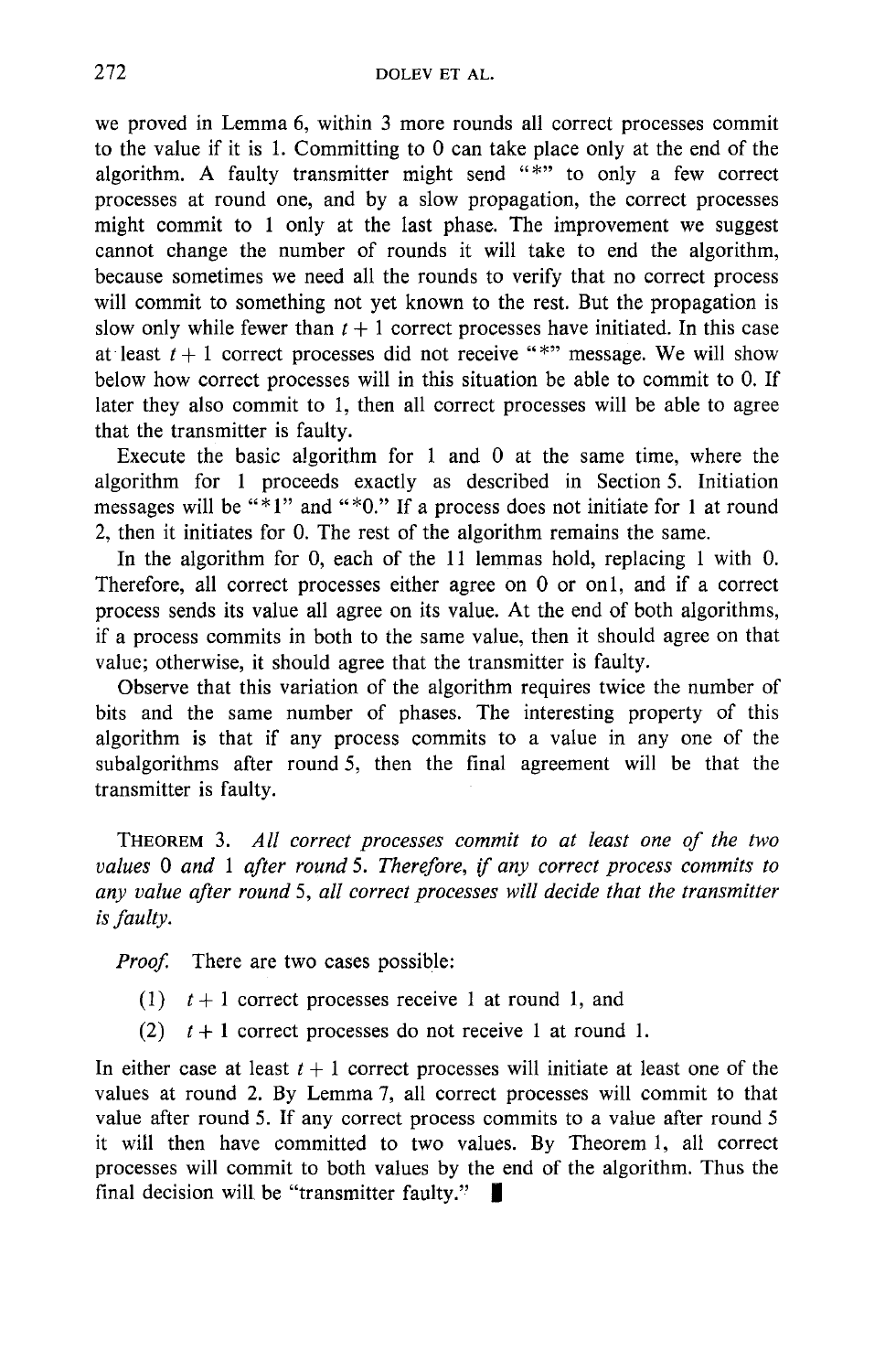## 10. CONCLUSION

We have presented a feasible (polynomial) solution to the problem of reaching Byzantine Agreement without using authentication. Our basic solution handles a one bit agreement for  $n$  processes when the upper bound on the number of possible faults is t, with  $n = 3t + 1$ . We generalized this solution to handle many possible values for many more processes as long as  $n$  remains greater than 3t. We also described ways to handle modifications to the model in which the transmitter is not one of the processes or is not known to the other processes in advance.

We believe that our solution characterizes the best known method for reaching Byzantine Agreement without authentication. However, we have not been able to establish a lower bound on the number of rounds required that narrows the gap between the known lower bound of  $t + 1$  and the  $2t + 3$ rounds required by our algorithm. In fact the lower bound of  $t + 1$  is in some sense tight because algorithms exist for Byzantine Agreement without authentication that require only  $t+1$  rounds at the cost of requiring exponentially many messages. We leave open the question of a tradeoff between messages and rounds.

We have assumed complete and reliable communication among the processes. Note that this may be achieved in an unreliable and incompletely connected network (Dolev, 1982) and that if we are given an algorithm for reliable communication of a message using a number of messages polynomial in the number of processes, then we can convert that algorithm to one that achieves Byzantine Agreement in a polynomial number of messages.

We have also assumed a complete synchronization of the rounds throughout the paper. Some variations of our algorithm are more sensitive to changes in this assumption than others; but all can stand a significant weakening and the kind of synchronization required can be achieved by messages along the lines of Lamport (1983) assuming some known upper bound on the time required by a process to relay a message.

Finally, we offered an enhancement to the basic solution in which late activity in the algorithm allows all processes to conclude that the transmitter is faulty. Somewhat paradoxically, we can conclude from certain kinds of activity after round 6 that the final decision will be "transmitter fault," but we must continue processing to the end of the algorithm. This apparent paradox suggests as an area for further research the search for algorithms that under some conditions stop early.